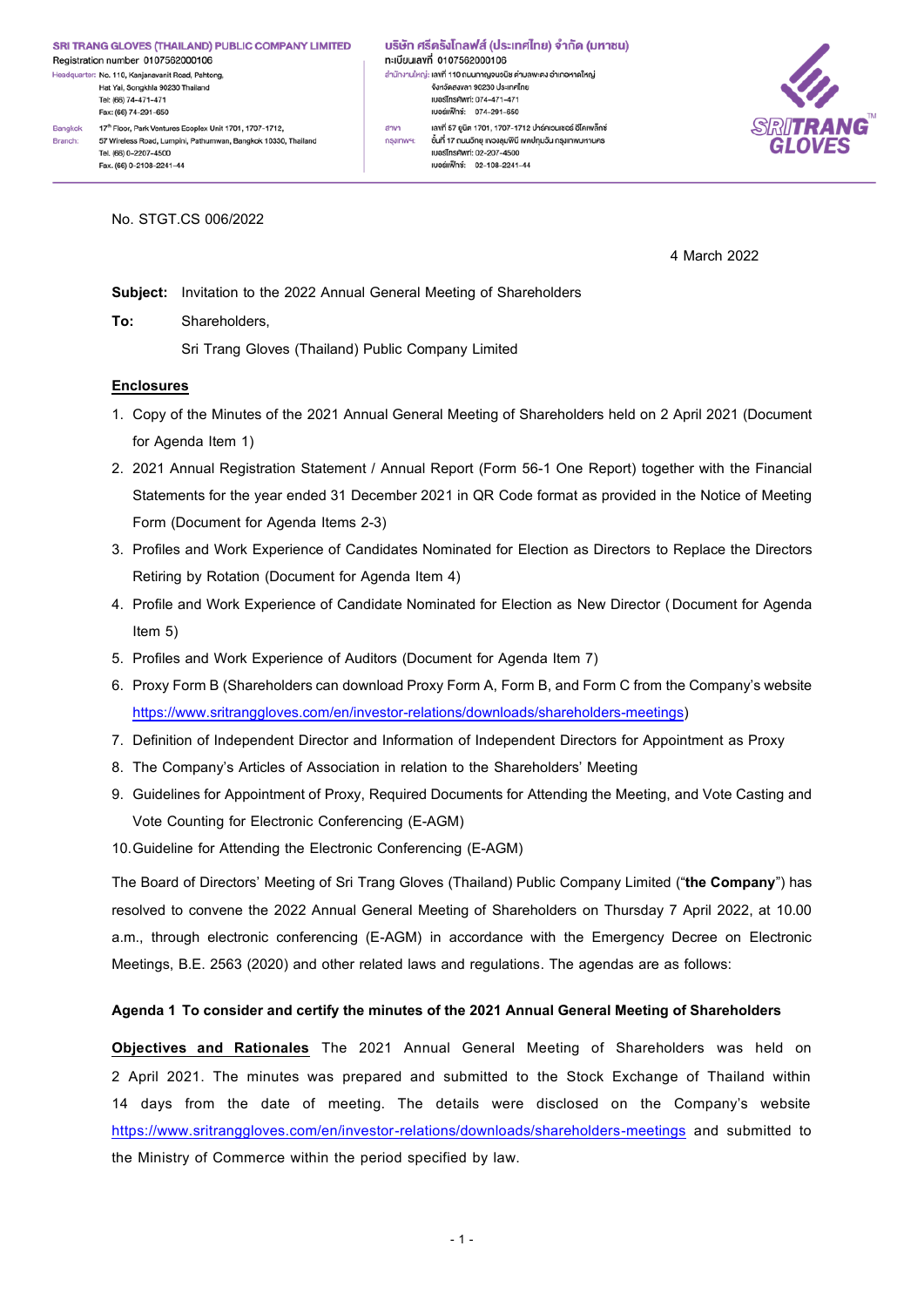**Opinion of the Board of Directors** The minutes of 2021 Annual General Meeting of Shareholders on 2 April 2021 was properly and accurately recorded as appeared in the copy of2021 Annual General Meeting of Shareholders as *Enclosure 1*. It is deemed appropriate to propose to the Shareholders' Meeting to certify such minutes of meeting.

**Voting**This agenda item requires a simple majority vote of the shareholders attending the meeting and casting their votes.

## **Agenda 2 To acknowledge the performance results of the Board of Directors for the year 2021 and to consider and approve the audited financial statements for the year ended 31 December 2021**

**Objectives and Rationales** The Company has summarized the performance results of the Board of Directors for the year 2021 in which the details are shown in 2021 Annual Registration Statement / Annual Report (Form 56-1 One Report) as *Enclosure 2* in QR Code format*.* Moreover, according to Public Limited Companies Act B.E. 2535 (1992) (as amended) and the Company's Articles of Association, the Company is required to prepare a balance sheet and profit and loss statements at the end of the Company's fiscal year, which have been audited by the auditor, and propose to the Shareholders' Meeting for approval. The significant information of Financial Statements are as follows:

(Unit : THB million)

|                                   | <b>Consolidated Financial Statements</b> |                  | <b>Separate Financial Statements</b> |                  |  |
|-----------------------------------|------------------------------------------|------------------|--------------------------------------|------------------|--|
| <b>Description</b>                | <b>Year 2021</b>                         | <b>Year 2020</b> | <b>Year 2021</b>                     | <b>Year 2020</b> |  |
|                                   |                                          | (Restated)       |                                      |                  |  |
| <b>Total Assets</b>               | 51,302.82                                | 44,235.90        | 51,156.34                            | 42,217.71        |  |
| <b>Total Liabilities</b>          | 13,089.70                                | 11,975.48        | 12,656.12                            | 11,065.65        |  |
| <b>Total Shareholders' Equity</b> | 38,213.12                                | 32,260.42        | 38,500.21                            | 31,152.06        |  |
| Revenue from Sales of Goods       | 47,550.77                                | 30,552.38        | 47,489.78                            | 29,733.81        |  |
| <b>Total Revenue</b>              | 48,617.94                                | 31.000.32        | 48,509.79                            | 30,159.67        |  |
| Net Profit Attributed to          |                                          |                  |                                      | 13,683.66        |  |
| Shareholders                      | 23,704.16<br>14,400.87                   |                  | 24,261.29                            |                  |  |
| Earnings per Share                | 8.29                                     | 5.94             | 8.48                                 | 5.64             |  |
| (THB per share)                   |                                          |                  |                                      |                  |  |

**Opinion of the Board of Directors** It is deemed appropriate to propose to the Shareholders' Meeting to acknowledge the performance results of the Board of Directors for the year 2021 and to consider and approve the financial statements of the Company for the year ended 31 December 2021, which have been audited by the auditor and reviewed by the Audit Committee. The details are shown in the 2021 Annual Registration Statement / Annual Report (Form 56-1 One Report) "Section 3 Financial Statements"*as Enclosure 2.*

**Voting**This agenda item requires a simple majority vote of the shareholders attending the meeting and casting their votes.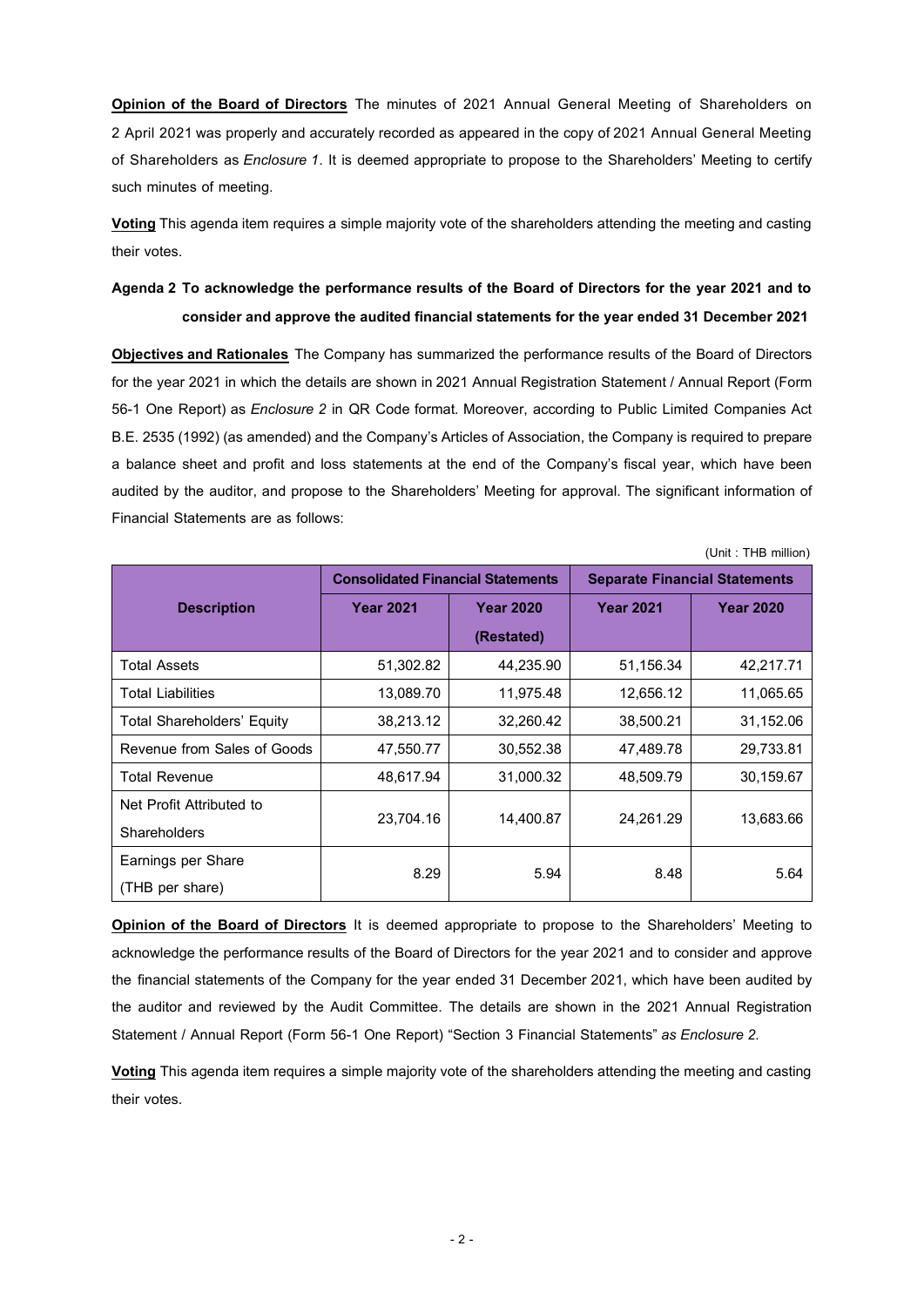#### **Agenda 3 To consider and approve the allocation of profit and the dividend payment for the year 2021**

**Objectives and Rationales** The Company has the policy to pay dividend distributions to shareholders at least 50 percent of its net profit based on the Company's separate financial statements after deductions of corporate income tax and allocation of all types of reserves in accordance with the Company's Articles of Association and applicable laws. The dividend distributions to be made shall not exceed the Company's retained earnings as appeared in the separate financial statements. Dividend payment shall be made by taking into consideration relevant factors such as the Company's financial position, operating results, cash flow and the ability of the Company's subsidiaries to make dividend payments including the projected capital requirements for future growth, economic conditions, possible impacts from external factors on the operations of the Company and such other considerations as the Board of Directors may consider appropriate.

Moreover, according to the Public Limited Companies Act B.E. 2535 (1992) (as amended) and the Company's Articles of Association, the Company shall allocate no less than 5 percent of its annual net profit deduct from the accumulated losses brought forward (if any) to be legal reserve until this reserve attains an amount not less than ten (10) percent of the registered capital. In this regard, the Company has made full legal reserve as required by law, therefore, the Company has not set aside additional legal reserve at this Shareholders' Meeting.

According to the operating results and the financial position of the Company pursuant to the separate financial statements for the year ended 31 December 2021, the Company has a net profit in the amount of THB 24,261.29 million and unappropriated retained earnings in the amount of THB 21,675.30 million. Thus, the Company proposes to the Shareholders' Meeting to consider and approve the allocation of profit for the dividend payment at the rate of THB 4.65 per share or equivalent to the total dividend in the amount of approximately THB 13,305.61 million. In this regard, the Company already made the interim dividend payment in the total amount of THB 11,444.49 million, or at the rate of THB 4 per share as follows.

| <b>Interim Dividend</b><br><b>Payment</b> | <b>Payment Date</b> | <b>Dividend Rate per</b><br><b>Share (THB)</b> | Total<br>(THB Million) |
|-------------------------------------------|---------------------|------------------------------------------------|------------------------|
| No. 1                                     | 10 June 2021        | 1.50                                           | 4,286.34               |
| No. 2                                     | 7 September 2021    | 1.25                                           | 3,579.08               |
| No. 3                                     | 7 December 2021     | 1.25                                           | 3,579.08               |

Therefore, it remains the dividend payment No.4 at the rate of THB 0.65 per share, or equivalent to the dividend to be paid in the amount of approximately THB 1,861.12 million (total dividend less THB 11,444.49 million interim dividend already paid), which will be paid from the Company's profits generated by the earnings under BOI privilege that are eligible for withholding tax exemption at the rate of THB 0.65 per share, equivalent to the amount of THB 1,861.12 million.

#### Record Date and Dividend Payment Date

The Company sets the date for determining the names of shareholders who shall be entitled to receive the dividend (Record Date) on 20 April 2022. The shareholders who hold shares in the Company through direct securities accounts with the Central Depository (Pte) Limited ("CDP") ("Depositors") or persons with shares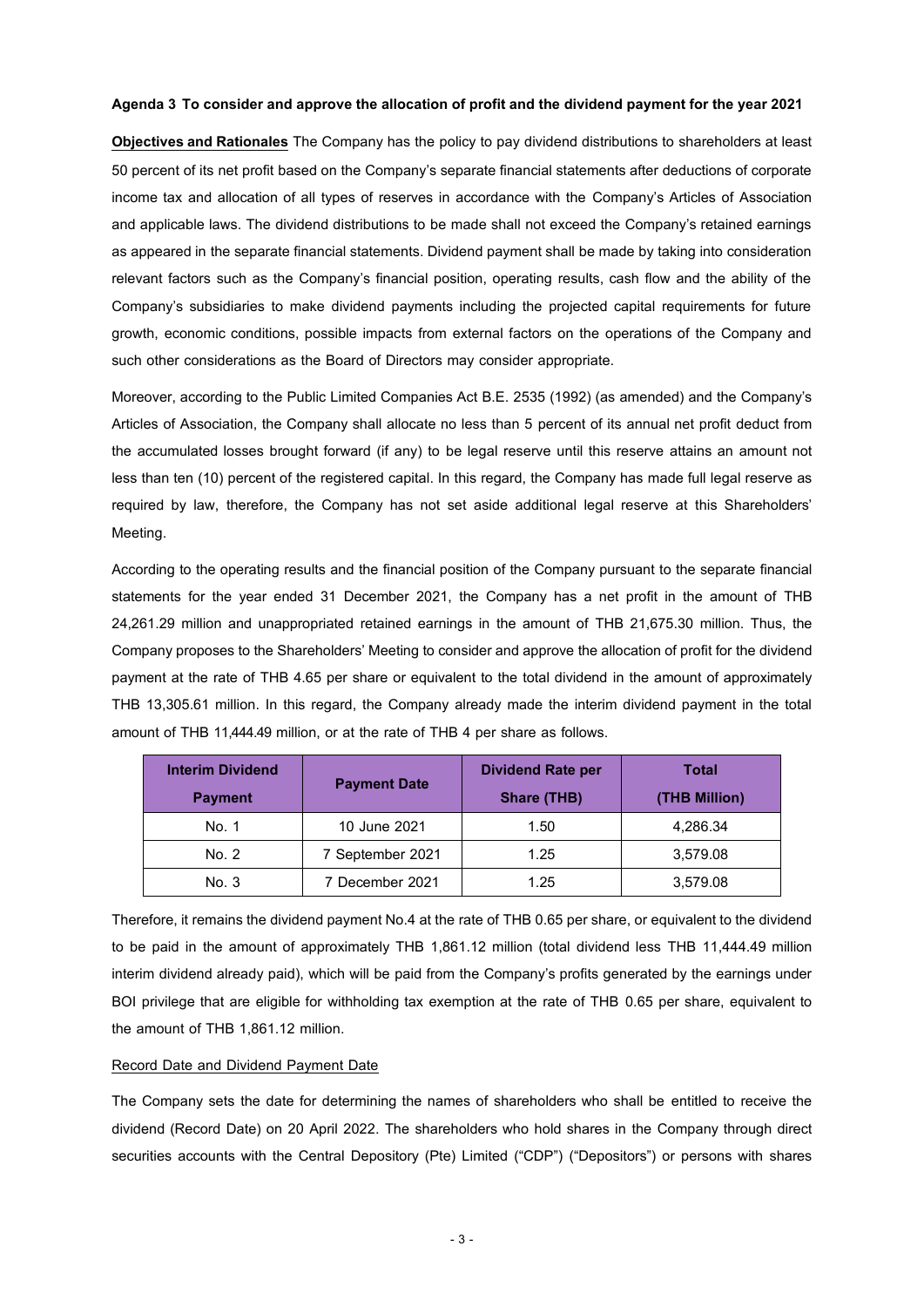standing to the credit of their securities accounts with the Depository Agents at 5.00 p.m. (Singapore time) on 20 April 2022 will be entitled to receive the dividend. In this regard, the dividend will be paid on 5 May 2022.

|                               | <b>Year 2021</b>             | <b>Year 2020</b>           | <b>Year 2019</b> |
|-------------------------------|------------------------------|----------------------------|------------------|
| Earning per Share*            | <b>THB 8.29</b>              | <b>THB 5.94</b>            | <b>THB 0.42</b>  |
| Dividend per Share            | THB 4.65                     | THB 2.625                  |                  |
| - Interim dividend No.1       | THB 1.50                     | THB 0.625                  |                  |
| - Interim dividend No.2       | <b>THB 1.25</b>              |                            |                  |
| - Interim dividend No.3       | <b>THB 1.25</b>              |                            |                  |
| - Dividend No.4               | THB 0.65                     | <b>THB 2.00</b>            |                  |
| <b>Total Dividend Payment</b> | <b>THB 13,305.61 million</b> | <b>THB 7,501.1 million</b> |                  |
| Dividend Payout Ratio (%)**   | 54.8%                        | 54.8%                      |                  |

Details of Dividend Payment

Remark: \*Earning per share is calculated by dividing profit for the year attributable to equity holders of the Company (excluding other comprehensive income) by the weighted average number of newly issue ordinary shares during the year and adjusting the number of newly issue ordinary shares to reflect the impact on changing of par value in Quarter 4/2020, as if the change of par value of such ordinary shares was effective since the first day of 2019 as shown in earning per share above.

\*\*Dividend Payout Ratio (%) is calculated from profit of the Company's separate financial statements.

**Opinion of the Board of Directors**It is deemed appropriate to propose to the Shareholders' Meeting to approve the allocation of profit and dividend payment for the year 2021 at the rate of THB 4.65 per share or equivalent to the amount of approximately THB 13,305.61 million which is in accordance with the Company's dividend policy. The Company had made the interim dividend payment at the rate of THB 4.00 per share, or equivalent to the amount of 11,444.49 million. Therefore, the remaining dividend to be paid is at the rate of THB 0.65 per share, or equivalent to the amount of approximately THB 1,861.12 million as per above details.

**Voting**This agenda item requires a simple majority vote of the shareholders attending the meeting and casting their votes.

## **Agenda 4 To consider the election of directors to replace those who are due to retire by rotation**

**Objectives and Rationales** According to the Public Limited Companies Act B.E. 2535 (1992) (as amended) and the Company's Articles of Association, one-third of all the Company's directors shall vacate office at every Annual General Meeting of Shareholders or, if the number of directors is not a multiple of three, then the nearest number to one-third shall retire from office and the retired directors shall be eligible for re-election.

In the 2022 Annual General Meeting of Shareholders, there are 4 directors who are due to retire by rotation as follows:

| Name-Surname                                          | <b>Position</b>      |  |
|-------------------------------------------------------|----------------------|--|
| 1. Mrs. Unakorn Phruithithada<br>Independent Director |                      |  |
| 2. Gen. Bundit Boonyapan                              | Independent Director |  |
| 3. Mr. Vitanath Sincharoenkul                         | Director             |  |
| 4. Ms. Jarinya Jirojkul                               | Director             |  |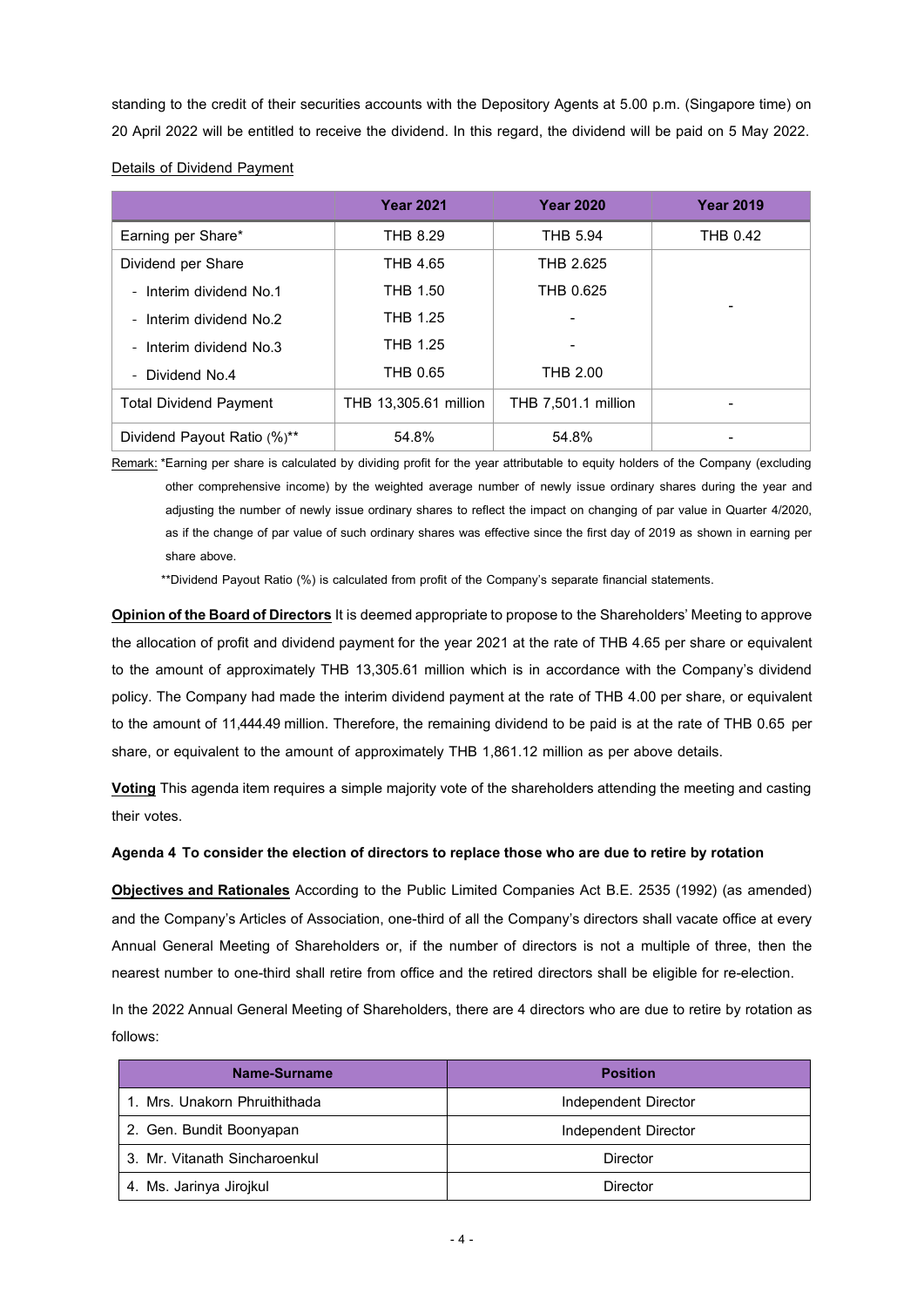The Nomination Committee (excluding the member of the Nomination Committee who has a conflict of interest) has considered and viewed that the 4 directors who will retire by rotation have the knowledge, capability, experience, skills that will be beneficial to the Company's operation, ethic, and they have full qualifications and do not have any prohibited characteristics under the Public Limited Companies Act B.E. 2535 (1992) (as amended), the Securities and Exchange Act B.E. 2535 (1992) (as amended), and the relevant regulations. In addition, the independent directors can express their opinions independently and also possess the qualifications in accordance with the definition of independent director of the Company which is in line with the Notifications of the Capital Market Supervisory Board. Therefore, the Nomination Committee deems it appropriate to propose to the Board of Directors to further propose to the Shareholders' Meeting to consider the re-election of these 4 persons as the directors of the Company for another term of office.

Profiles and work experience of each nominated director to be re-elected as the directors of the Company for another term of office are shown in *Enclosure 3*.

**Opinion of the Board of Directors** The 4 candidates nominated for re-election as directors of the Company have undergone the review process by the Board of Directors. The Board of Directors (excluding the directors who have a conflict of interest) has thoroughly considered and viewed that 4 directors have suitable qualifications and the independent directors can express their opinions independently, and concurred with the opinion of the Nomination Committee in all aspects. Therefore, it is deemed appropriate to propose to the Shareholders' Meeting to approve the re-election of these 4 persons, namely Mrs. Unakorn Phruithithada, Gen. Bundit Boonyapan, Mr. Vitanath Sincharoenkul, and Ms. Jarinya Jirojkul, as the directors of the Company for another term of office. In this regard, Mrs. Unakorn Phruithithada and Gen. Bundit Boonyapan shall hold the positions of independent directors of the Company.

**Voting**This agenda item requires a simple majority vote of the shareholders attending the meeting and casting their votes.

#### **Agenda 5 To consider the election of new director**

**Objectives and Rationales** Due to the fact that Clinical Professor Dr. Sarana Boonbaichaiyapruck resigned from the independent director position due to his other business engagement, effective from 14 January 2022, it resulted in the vacancy of independent director position. To be in line with the Notifications of the Capital Market Supervisory Board and the Charter for Board of directors which stipulated that at least one-third of the total number of directors shall be independent directors and the minimum number of independent directors shall be three, therefore it is deemed appropriate to propose to the Shareholders' Meeting to consider the election of Mr. Thanatip Upatising as the new director of the Company and he will hold the position of independent director. As a result, the Board of Directors shall consist of 12 members as the same.

The Nomination Committee has selected the person who has the suitable qualifications and experience to hold the independent director position of the Company in accordance with criteria and procedure of nomination of director. The Nomination Committee has considered the profile and qualifications of Mr.Thanatip Upatising and viewed that he has knowledge, capability, experience, skill that will be beneficial to the Company's operation, and he has full qualifications and does not have any prohibited characteristics under the Public Limited Companies Act B.E. 2535 (1992) (as amended), the Securities and Exchange Act B.E. 2535 (1992)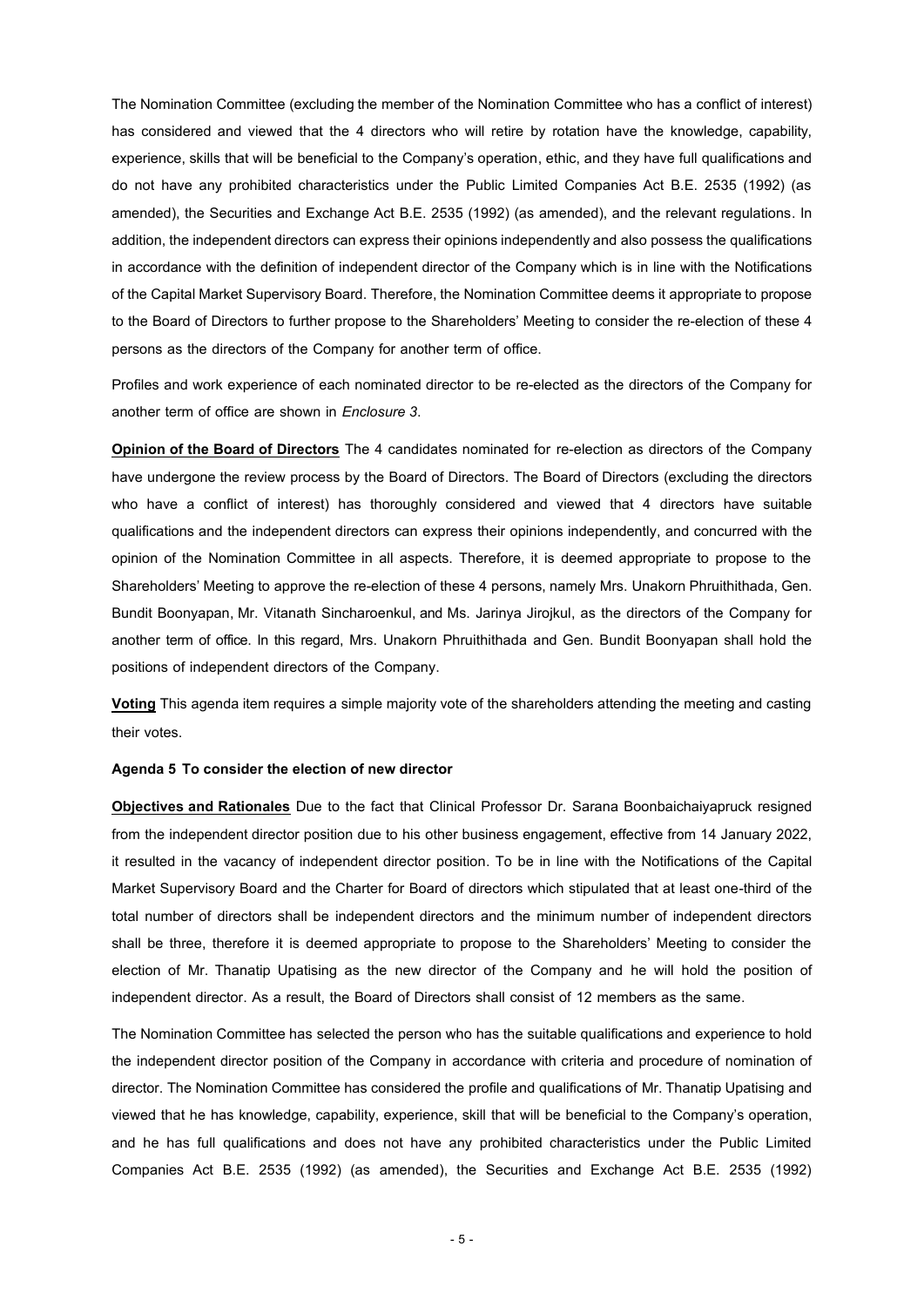(as amended), and the relevant regulations. In addition, he also possesses the qualifications in accordance with the definition of independent director of the Company which is in line with the Notifications of the Capital Market Supervisory Board. The Nomination Committee deems it appropriate to propose to the Board of Directors to further propose to the Shareholders' Meeting to consider the election of Mr.Thanatip Upatising as the new director of the Company.

Profiles and work experience of Mr. Thanatip Upatising who is nominated for the election of new director of the Company is appeared in *Enclosure 4*.

**Opinion of the Board of Directors** The candidate nominated for election as new director of the Company has undergone the review process by the Board of Directors. The Board of Directors (excluding the directors who have a conflict of interest) has thoroughly considered and viewed that Mr. Thanatip Upatising has suitable qualifications and concurred with the opinion of the Nomination Committee in all aspects. Therefore, it is deemed appropriate to propose to the Shareholders' Meeting to approve the election of Mr. Thanatip Upatising as the new director of the Company. In this regard, he shall hold the position of independent director of the Company.

**Voting**This agenda item requires a simple majority vote of the shareholders attending the meeting and casting their votes.

## **Agenda 6 To consider and determine the remuneration of directors for the year 2022**

**Objectives and Rationales** According to the Public Limited Companies Act B.E. 2535 (1992) (as amended) and the Company's Articles of Association, the Company's directors are eligible to receive remuneration in the form of a monthly remuneration, meeting allowance, pension, bonus, or other benefits in accordance with the approval of the Shareholders' Meeting.

The Remuneration Committee has considered the directors' remuneration in accordance with the Company's performance result, responsibility and performance of each director, and concluded that will be in line with the same industry standards as well as sufficient to motivate and retain quality directors to work with the Company pursuant to the directors' remuneration policy of the Company. Therefore, the Remuneration Committee deems it appropriate to increase the monthly remuneration in each position but the meeting allowance shall remain at the same rate as follows:

|                                     | <b>Remuneration (THB)</b> |                      |                      |
|-------------------------------------|---------------------------|----------------------|----------------------|
|                                     | <b>Year 2022</b>          | <b>Year 2021</b>     | <b>Change</b>        |
| <b>Monthly Remuneration</b>         | (per month / person)      | (per month / person) | (per month / person) |
| Chairman of the Board of Directors  | 110,000                   | 100,000              | 10.000               |
| Director / Independent Director     | 80,000                    | 70,000               | 10,000               |
| Chairman of the Audit Committee     | 110,000                   | 100,000              | 10.000               |
| Member of the Audit Committee       | 90,000                    | 80,000               | 10,000               |
| Chairman of the Executive Committee | 110,000                   | 100,000              | 10.000               |
| Member of the Executive Committee   | 90.000                    | 80,000               | 10.000               |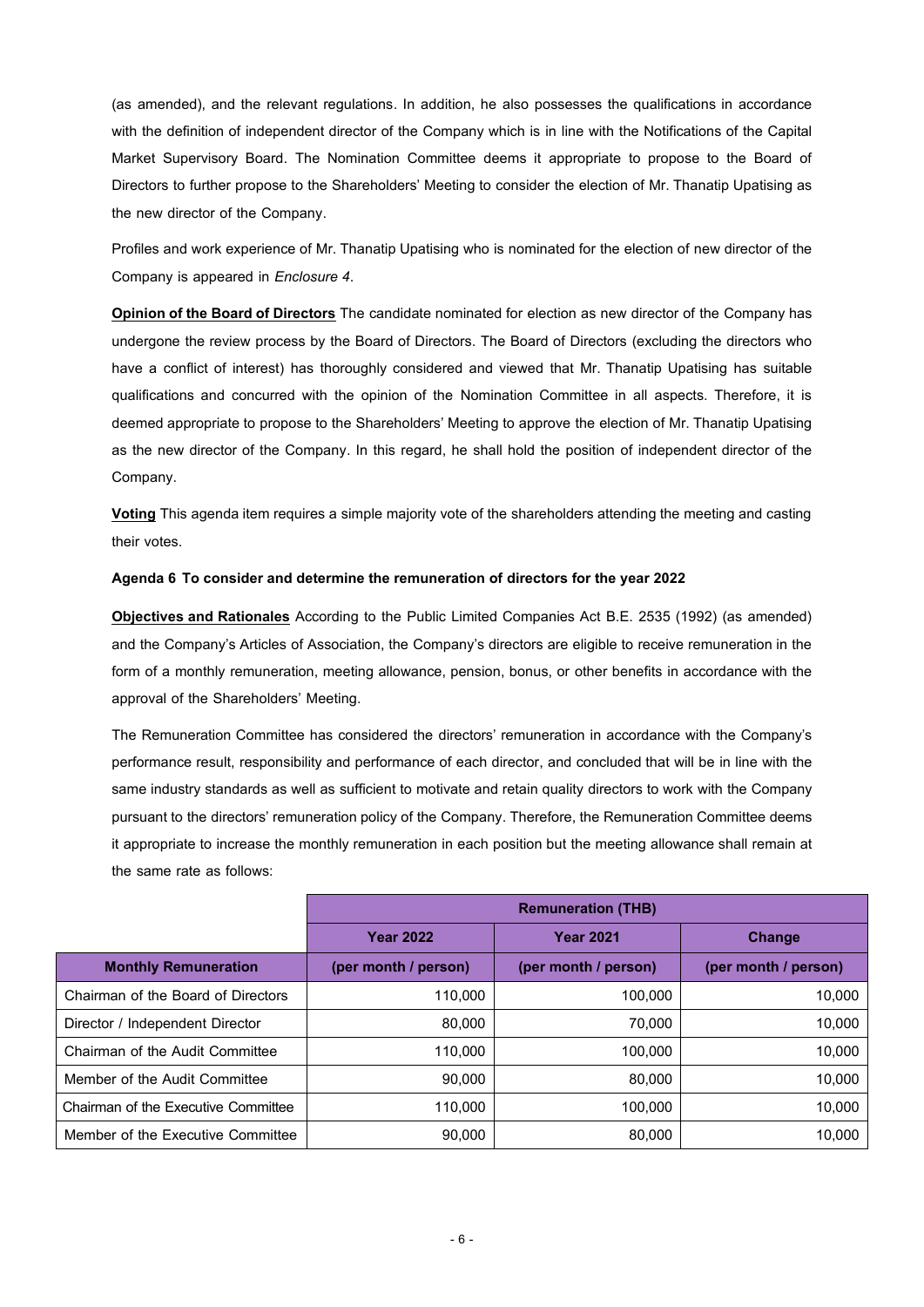|                                   | <b>Remuneration (THB)</b> |                           |                           |
|-----------------------------------|---------------------------|---------------------------|---------------------------|
|                                   | <b>Year 2022</b>          | <b>Year 2021</b>          | Change                    |
| <b>Meeting Allowance</b>          | (per attendance / person) | (per attendance / person) | (per attendance / person) |
| <b>Board of Directors</b>         | None                      | None                      |                           |
| <b>Audit Committee</b>            | None                      | None                      |                           |
| <b>Executive Committee</b>        | None                      | None                      |                           |
| Nomination Committee              | 2,000                     | 2,000                     |                           |
| <b>Remuneration Committee</b>     | 2,000                     | 2,000                     |                           |
| <b>Risk Management Committee</b>  | 2,000                     | 2,000                     |                           |
| Corporate Governance and          | 2,000                     | ۰                         |                           |
| Sustainable Development Committee |                           |                           |                           |

Remark: \* The Board of Directors' Meeting on 10 August 2021 has resolved to approve the appointment of Corporate Governance and Sustainable Development Committee

\*\* The director will receive the highest monthly remuneration from only one of the positions he holds.

\*\*\* Only independent directors, who hold any positions in the sub-committees as mentioned above, will be paid according to the actual attendance.

\*\*\*\*Other than the shares allocation to the directors under STGT ESOP as resolved by the extraordinary general meeting of shareholders held on 22 November 2019, which was disclosed in the 2021 Annual Registration Statement / Annual Report (Form 56-1 One Report), the directors do not receive any benefit other than those specified above.

|                            | 2022                              | 2021                               |  |
|----------------------------|-----------------------------------|------------------------------------|--|
| <b>Allocation Period</b>   | <b>July 2022</b>                  | <b>July 2021</b>                   |  |
| Number of new shares to be | Approximately 1,988,000 shares    | 1,988,000 shares                   |  |
| offered to Directors       |                                   |                                    |  |
| <b>Offering price</b>      | 90.00 percent of the market price | THB 37.30 per share, at the par    |  |
|                            |                                   | value of THB 0.5, or equivalent to |  |
|                            |                                   | 90.00 percent of market price      |  |

**Opinion of the Board of Directors** The Board of Directors has considered the directors' remuneration as recommended by the Remuneration Committee which has carefully considered the matter by taking into consideration the suitability and various factors, and deems it appropriate to propose to the Shareholders' Meeting to determine the remuneration of directors as per above details.

In 2021, the Company paid the directors' remuneration in the amount of THB 11,656,000. The details are shown in the 2021 Annual Registration Statement / Annual Report (Form 56-1 One Report), in the topic "Director Remuneration" *as Enclosure 2.*

**Voting** This agenda item requires a vote of no less than two-thirds of the total number of votes of the shareholders attending the meeting.

# **Agenda 7 To consider and approve the appointment of auditor and the determination of audit fee for the year 2022**

**Objectives and Rationales** According to the Public Limited Companies Act B.E. 2535 (1992) (as amended) and the Company's Articles of Association, the appointment of the Company's auditor and the audit fee must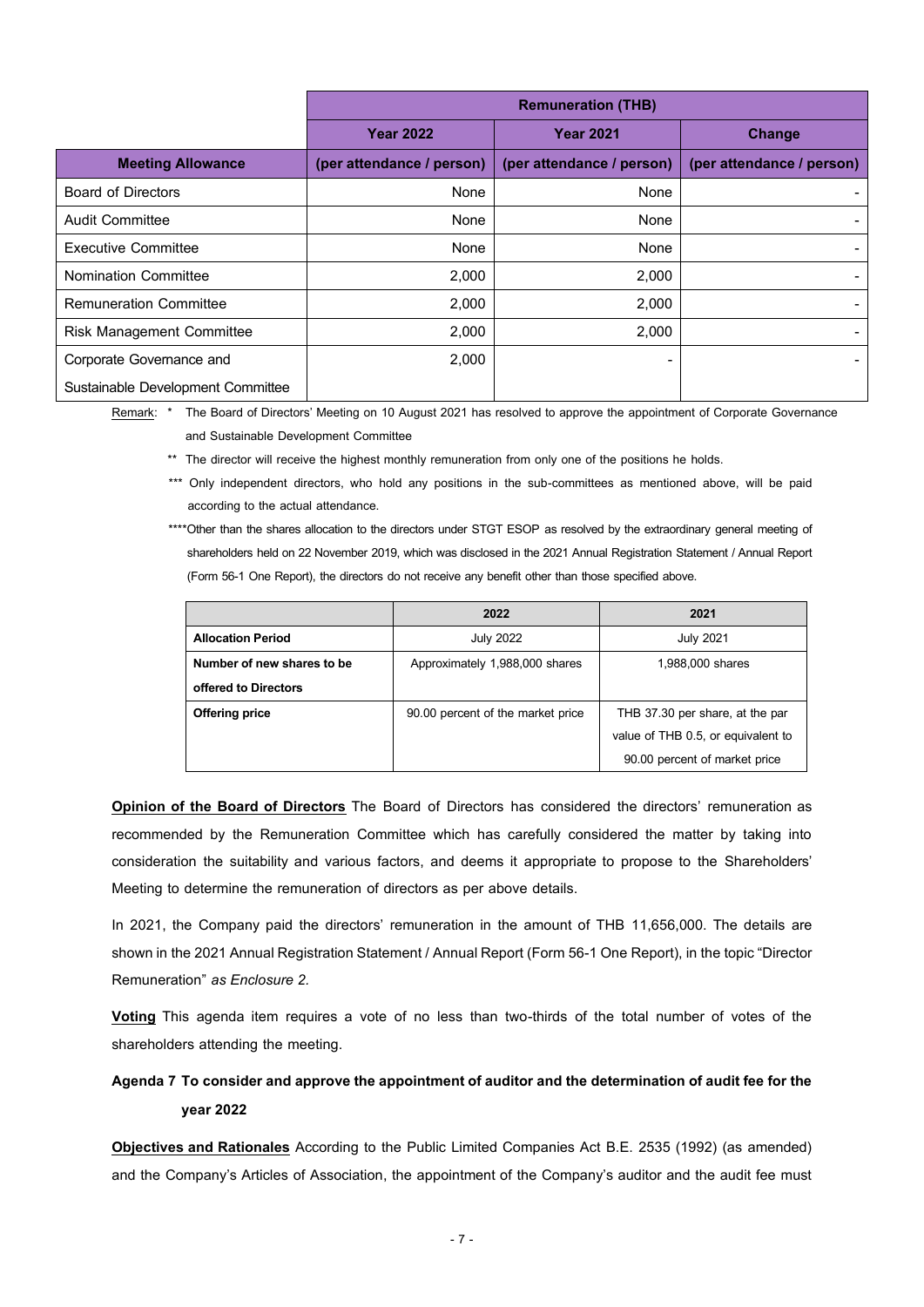be approved at the Annual General Meeting of Shareholders. The Company is able to re-appoint the same auditor.

The Audit Committee has considered the performance of the auditor from EY Office Limited in previous year and viewed that the auditor is independent and has performed the duty with responsibility, and deems it appropriate to propose to the Board of Directors to further propose to the Shareholders' Meeting to appoint the auditor from EY Office Limited to be the Company's auditor. The list of auditors are as follows:

| 1) Mr. Supachai              | Phanyawattano | Certified Public Accountant (Thailand) No. 3930 |  |
|------------------------------|---------------|-------------------------------------------------|--|
| 2) Mr. Nattawut              | Santipet      | Certified Public Accountant (Thailand) No. 5730 |  |
| 3) Ms. Krongkaew Limkittikul |               | Certified Public Accountant (Thailand) No. 5874 |  |

Any of the above auditors can conduct an audit and give an opinion on the Company's financial statements. In addition, those 3 auditors meet the specified qualifications by the Notification of Securities and Exchange Commission and do not have any conflicts of interest with the Company and its subsidiaries, executives, major shareholders or any related person. Therefore, they are independent to audit and give opinion on the Company's financial statements. The details of profile and work experience of auditors are shown in *Enclosure 5.*

Moreover, the Audit Committee has considered the audit fee for the year 2022 of EY Office Limited and viewed that the proposed audit fee is appropriate for the scope of audit, and deems it appropriate to propose to the Board of Directors to further propose to the Shareholders' Meeting to consider the determination of audit fee for the year 2022 in the amount of THB 3,660,000 excluding other non-audit fees such as non-audit fee for BOI submission or other out-of-pocket expenses, which the Company would pay in the actual amount. The proposed audit fee for the year 2022 is in the same amount as previous year as follows.

(Unit: THB)

| <b>Audit Fee and Non-audit Fee</b>       | <b>Year 2022</b> | <b>Year 2021</b> |
|------------------------------------------|------------------|------------------|
| Audit Fee of the Company                 |                  |                  |
| Audit Fee of Annual Financial Statements | 1,860,000        | 1,860,000        |
| Audit Fee of Quarterly Financial         | 1,800,000        | 1,800,000        |
| <b>Total Audit Fee of the Company</b>    | 3,660,000        | 3,660,000        |
| Non-audit Fee of the Company             | actual amount    | 540,000          |

In addition, the Company would like to inform the Shareholders' Meeting that for the year 2022, the auditors from EY Office Limited and its affiliate are appointed as the auditors of 5 subsidiaries i.e. Shidong Shanghai Medical Equipment Company Limited, Premier System Engineering Company Limited, Sadao P.S. Rubber Company Limited, Sri Trang Gloves (Singapore) Pte. Ltd., and Sri Trang Gloves Global Pte. Ltd. For another 3 subsidiaries incorporated in aboard i.e. Sri Trang USA, Inc., PT Sri Trang Gloves Indo, and Sri Trang Gloves Vietnam Company Limited will appoint other audit firms as its auditors. The Company shall consider the auditors by taking into account the service quality and audit fee primarily. For the subsidiaries that engage other audit firms as their auditors, the Audit Committee and the Board of Directors will ensure that those subsidiaries can submit the financial statements within specified time.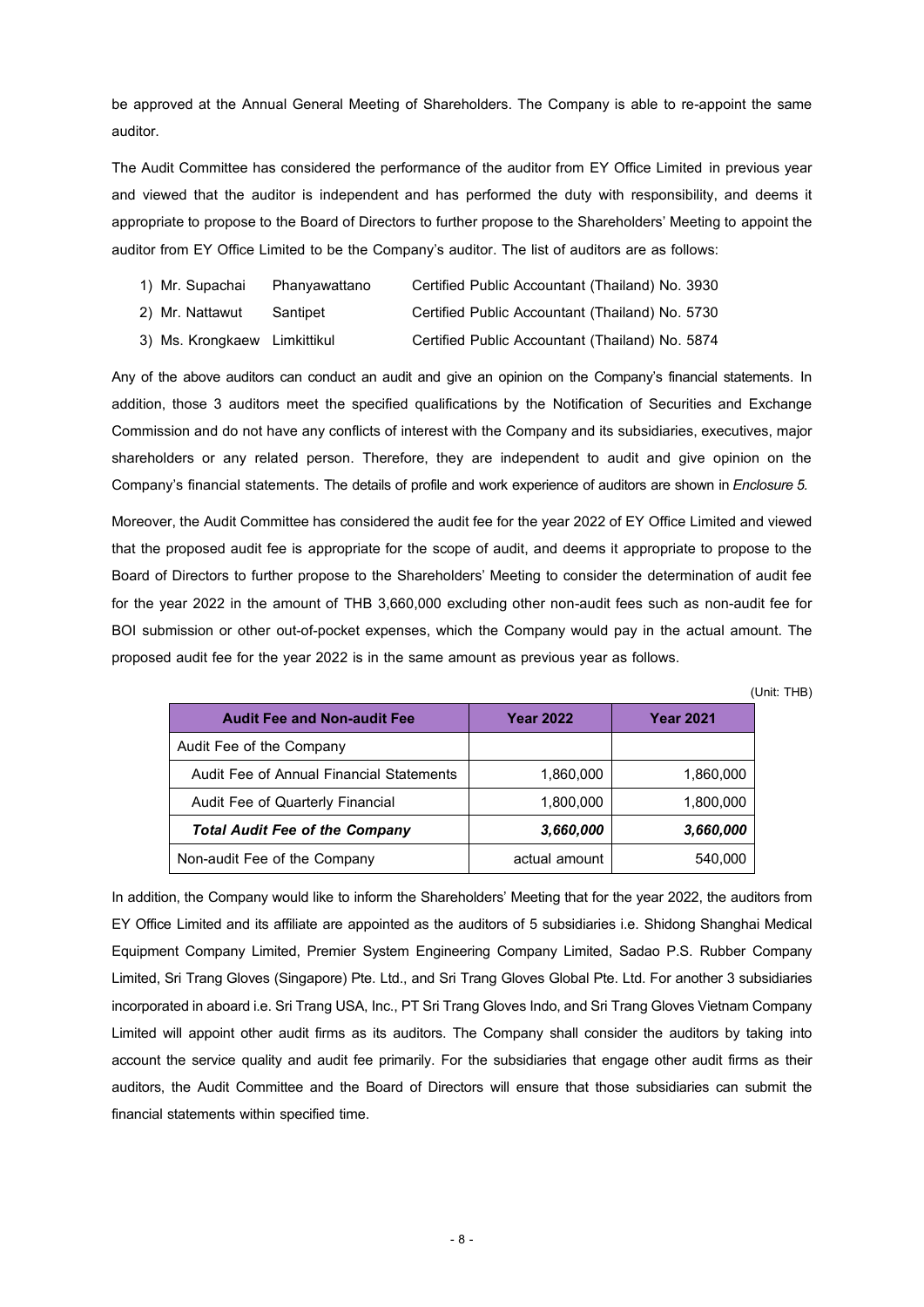The details of audit fee of the Company and its subsidiaries for the year 2021 are shown in the 2021 Annual Registration Statement / Annual Report (Form 56-1 One Report) in the topic "Auditor Remuneration" *as Enclosure 2.*

**Opinion of the Board of Directors** The Board of Directors has considered the recommendation of the Audit Committee which considered the matters appropriately, and deems it appropriate to propose to the Shareholders' Meeting to approve the appointment of the auditor from EY Office Limited as the Company's auditor for the year 2022 and determine the audit fee in the amount THB 3,660,000 as per the above details.

**Voting**This agenda item requires a simple majority vote of the shareholders attending the meeting and casting their votes.

### **Agenda 8 Other Matters (if any)**

The Company has determined the date for determining the names of shareholders who shall be entitled to attend the 2022 Annual General Meeting of Shareholders on 3 March 2022 (Record Date). The depositors or persons with shares standing to the credit of their securities accounts with the Depository Agents at 5.00 p.m. (Singapore time) on 3 March 2022 may exercise their voting rights in respect of the number of shares credited to their securities accounts through CDP. The depositors or persons with shares standing to the credit of their securities accounts with CDP are not recognized under Thai law as shareholders of the Company and are not entitled to attend and cast the vote at Shareholders' Meeting, or appoint their own proxies. CDP will dispatch to the depositors and depository agents the Voting Instruction Forms which will set out the resolutions to be considered at the Shareholders' Meeting. The depositors and depository agents may direct CDP to exercise their voting rights in respect of the number of shares credited to their securities accounts by completing the Voting Instruction Form and returning it to CDP at 5.00 p.m. (Singapore time) on 24 March 2022.

The 2022 Annual General Meeting of Shareholders will be convened through electronic conferencing (E-AGM) only, the Company has not arranged the venue or meeting room for shareholders. In addition, the meeting registration, vote casting and vote counting will be conducted via electronic means only. The shareholders or proxies can submit the E-request to obtain a username, password and web link for the meeting at 8.30 a.m. on 28 March 2022 onwards. In this regard, the shareholders or proxies can register through web link to attend the Annual General Meeting of Shareholders at 8.00 a.m., on 7 April 2022 until the meeting adjourns.

Remark: Shareholders or proxies can submit E-Request to obtain a username, password and web link for the meeting at<https://inet.inventech.co.th/STGT132040R> or scan QR Code



The shareholders or proxies can study the details in relation to Guidelines for Appointment of Proxy, Required Documents for Attending the Meeting, and Vote Casting and Vote Counting for Electronic Conferencing (E-AGM) as appeared in *Enclosure 9* and Guidelines for Attending the Electronic Meeting (E-AGM) as appeared in *Enclosure 10*. Should there be any problem in relation to the application installation or usage, please contact telephone no. 02-931-9131, from 8.30 a.m. to 5.30 p.m. on 28 March – 7 April 2022 (business day only).